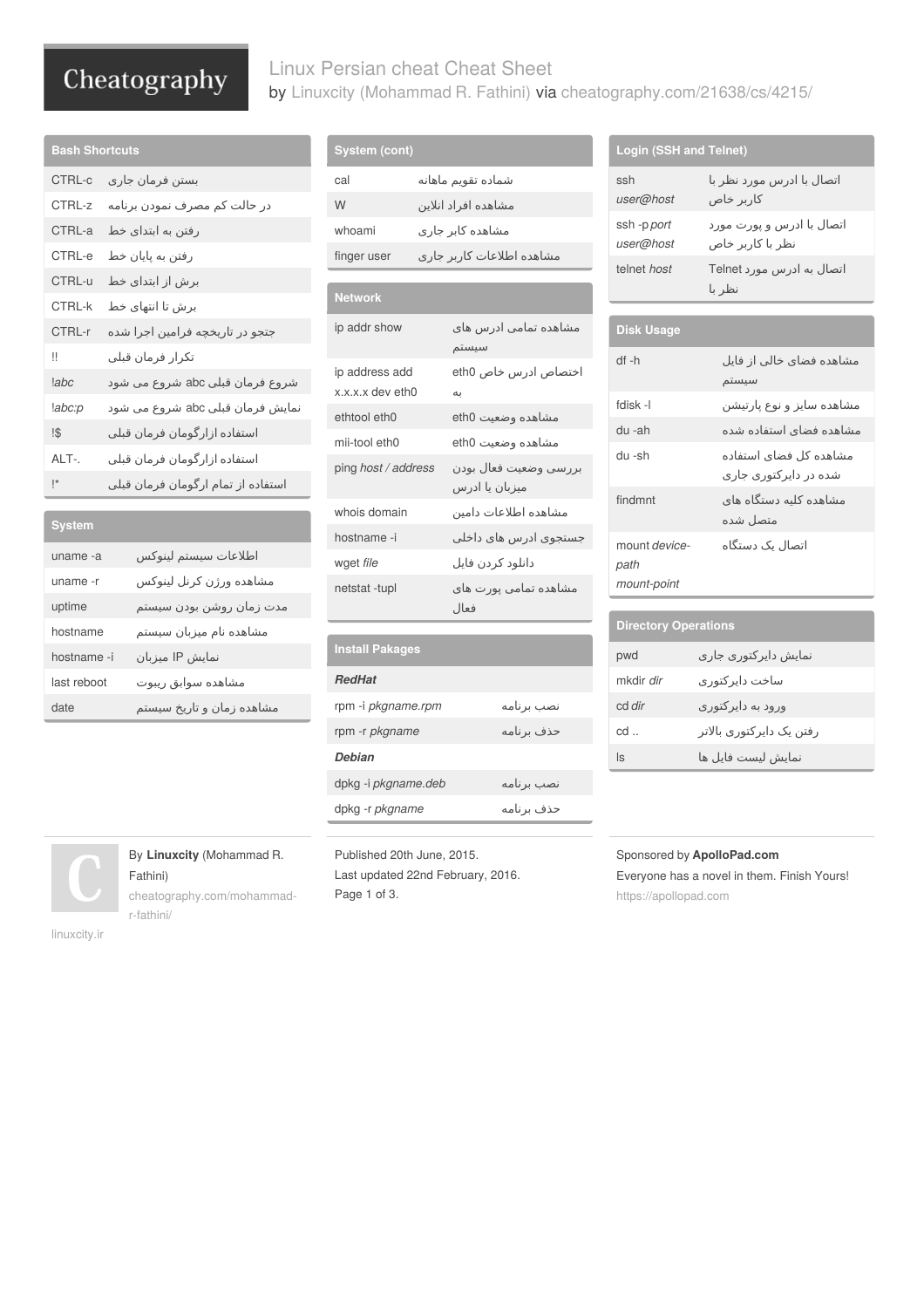# Cheatography

## Linux Persian cheat Cheat Sheet by Linuxcity [\(Mohammad](http://www.cheatography.com/mohammad-r-fathini/) R. Fathini) via [cheatography.com/21638/cs/4215/](http://www.cheatography.com/mohammad-r-fathini/cheat-sheets/linux-persian-cheat)

## **ls Options**

- نمایش همه -به همراه فایل های مخفی a-
- مرتب سازی بر اساس اصلاح قبلی t-
- مرتب سازی براساس حجم S-
- نمایش با توضیحات کامل l-
- نمایش حجم بر اساس مگابایت H-

### **Search Files**

| grep pattern<br>files     | جستجو برای الگوی خاص در<br>فايل                    |
|---------------------------|----------------------------------------------------|
| grep -i                   | حساس نبودن به بزرگی و<br>كوچكى حروف                |
| grep -r                   | جستجوى بازگشتي                                     |
| grep-v                    | جستجوى معكوس                                       |
| grep-o                    | نمایش محل های مطابق ب <mark>ا</mark><br>مورد جستجو |
| find /dir/ -name<br>name* | پیدا کردن فایل یا نام مشخص<br>شده                  |
| find /dir/ -user<br>name  | پیدا کردن فایلهای کاربر خاص                        |
| whereis<br>command        | پیدا کردن کد باینری و  برای<br>فرمان               |
| locate file               | يافتن سريع محل فايل                                |

#### **File Permession Related**

| chmode <i>octal file</i> | تغییر دسترسي های یک  |
|--------------------------|----------------------|
| name                     | فايل                 |
| <b>Example</b>           |                      |
| chmod 777                | تغییر دسترسي بر اساس |
| /date/test.c             | 777                  |



# By **Linuxcity** (Mohammad R. Fathini)

[cheatography.com/mohammad](http://www.cheatography.com/mohammad-r-fathini/)r-fathini/

[linuxcity.ir](http://linuxcity.ir)

#### **File Permession Related (cont)**

|                                 | <b>File Permession Related (cont)</b>   |
|---------------------------------|-----------------------------------------|
| chown owner-<br>user/group file | تغییر مالکیت یک فایل پا<br>گر وہ        |
|                                 |                                         |
| <b>Users</b>                    |                                         |
| id                              | مشاهده اطلاعات کاربر                    |
| last                            | مشاهده آخرین ورود کاربر به<br>سيستم     |
| who                             | مشاهده کاربر فعال جاری                  |
| groupadd<br>admin               | اضافه نمودن گروه admin                  |
| userdel Amir                    | پاک کردن کاربر                          |
| adduser Amir                    | ساخت کاربر                              |
| usermod                         | تغيير اطلاعات كاربر                     |
|                                 |                                         |
| <b>Compression / Archives</b>   |                                         |
| tar cf home.tar<br>home         | ساخت یک فایل ارشیو از home              |
| tar xf file, tar                | باز كردن فايل ارشيو                     |
| tar czf<br>file.tar.gz files    | ساخت یک فایل ارشیو و<br>فشرده سازی آن   |
| gzip file                       | فشرده سازی یک فایل                      |
|                                 |                                         |
| <b>Search</b>                   |                                         |
| grep pattern<br>files           | جستجو بر اساس پارامترها در<br>فايل      |
| grep-r<br>pattern dir           | جستجو بر اساس پارامترها در<br>دايركتوري |
| locate file                     | نمایش تمام مثالهای فایل                 |
| find /path                      | یافتن فایل در مسیر مشخص                 |

Published 20th June, 2015. Last updated 22nd February, 2016. Page 2 of 3.

| <b>File Transfer</b>                |                 |                                  |
|-------------------------------------|-----------------|----------------------------------|
| scp file.txt<br>server2:/tmp        |                 | کپي سورس فايل در يک<br>ادرس دیگر |
| rsync-a/home/apps<br>/backup/       |                 | sync کردن مبدا و مقصد            |
|                                     |                 |                                  |
| <b>Nano Shortcuts</b>               |                 |                                  |
| <b>Files</b>                        |                 |                                  |
| Ctrl-R                              | خواندن فايل     |                                  |
| Ctrl-O                              | ذخيره كردن فايل |                                  |
| Ctrl-X                              | بستن فايل       |                                  |
| <b>Cut and Paste</b>                |                 |                                  |
| ALT-A                               | انتخاب متن      |                                  |
| CTRL-K                              |                 | برش متن يا خظ انتخاب شده         |
| <b>CTRL-U</b>                       | باز گر داندن    |                                  |
| <b>Navigate File</b>                |                 |                                  |
| $ALT-$ /                            | بابان فابل      |                                  |
| CTRL-A                              | ابتدای یک خط    |                                  |
| CTRL-E                              | پایان یک خط     |                                  |
| CTRL-C                              |                 | مشاهده شماره خط                  |
| CTRL-                               |                 | رفتن به خط شماره مورد نظر        |
| <b>Search File</b>                  |                 |                                  |
| CTRL-W                              | جستجو           |                                  |
| ALT-W                               | جستجوى بعدى     |                                  |
| CTRL-\                              |                 | یافتن و جابه جا کردن             |
| More nano info at:                  |                 |                                  |
| http://www.nano-editor.org/docs.php |                 |                                  |

#### Sponsored by **ApolloPad.com**

Everyone has a novel in them. Finish Yours! <https://apollopad.com>